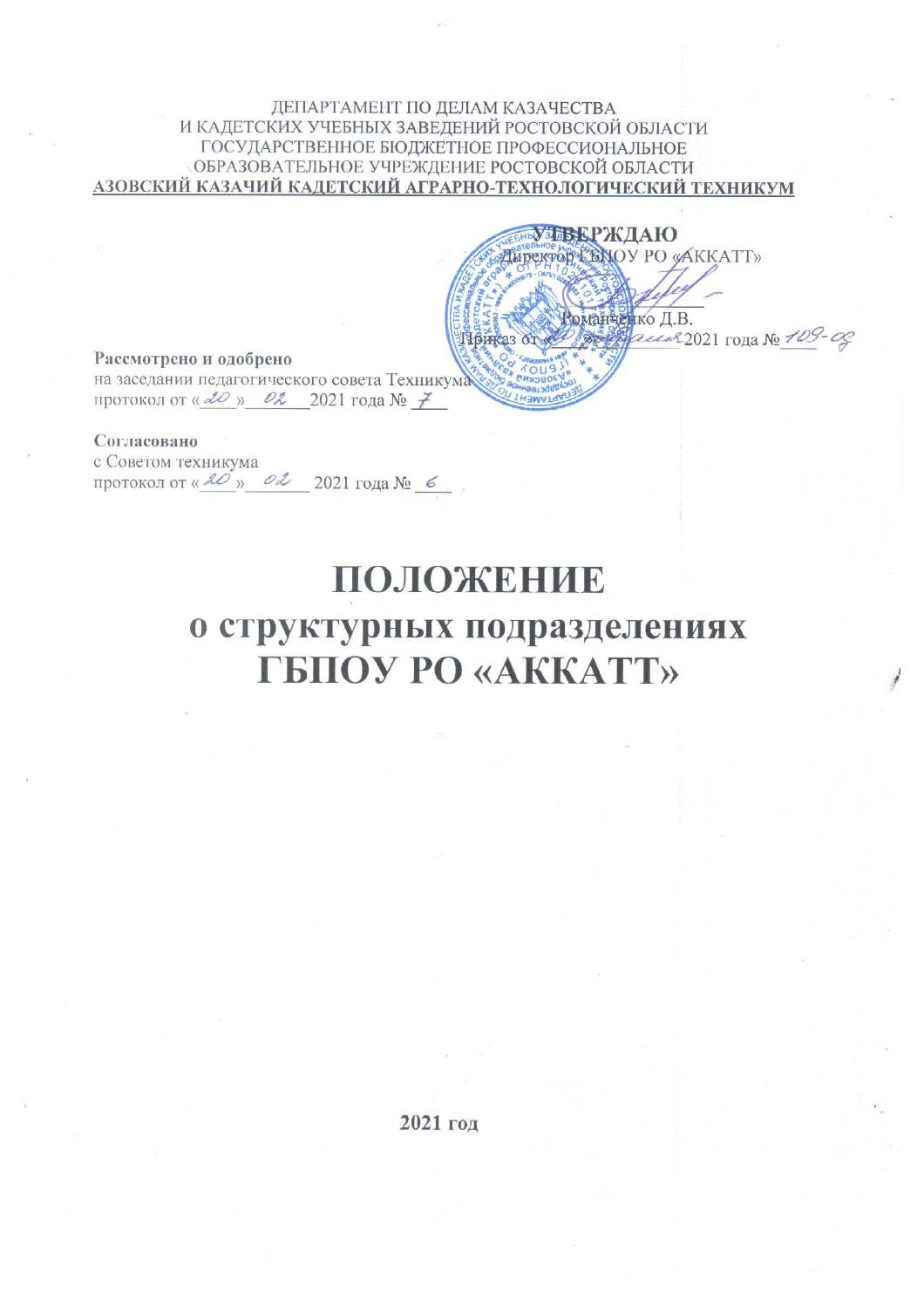#### 1. Общие положения.

Структурные подразделения государственного бюджетного профессиональ-1.1. ного образовательного учреждения Ростовской области «Азовский казачий кадетский аграрно-технологический техникум» (далее - Техникум) осуществляют свою деятельность в соответствии с Федеральным законом от 29 декабря 2012 года №273-ФЗ «Об образовании в Российской Федерации».

Структурные подразделения создаются, реорганизуются и ликвидируются 1.2. приказом директора Техникума на основании штатного расписания.

1.3. Структурные подразделения техникума не являются юридическими лицами и действуют на основании Устава техникума и Положения о соответствующем структурном подразделении (службе, отделе).

1.4. В техникуме создание к деятельность политических партий, религиозных организаций (объединений) не допускается.

# 2. Порядок создания структурных подразделений Техникума

2.1. Подразделение является внутренней структурой Техникума, регламентирующей и структурирующей деятельность сотрудников подразделений.

2.2. Подразделения пользуются имуществом Техникума и действуют на основании подтвержденных им положений.

2.3. Наименование структурного подразделения устанавливается при его создании.

2.4. Структурное подразделение может быть переименовано директором техникума на основании решения общего собрания работников, руководителей структурных подразделений и административно- управленческого персонала, представителя

• трудового коллектива.

2.5. Наименование структурного подразделения, не должно противоречить Федеральному закону «Об образовании в Российской Федерации» № 273-ФЗ и Уставу техникума.

2.6. Структурное подразделение может иметь в своем составе отдельные отделы.

2.7. Распределение обязанностей между работниками подразделений осуществляется на сновании должностных инструкций.

 $\overline{2}$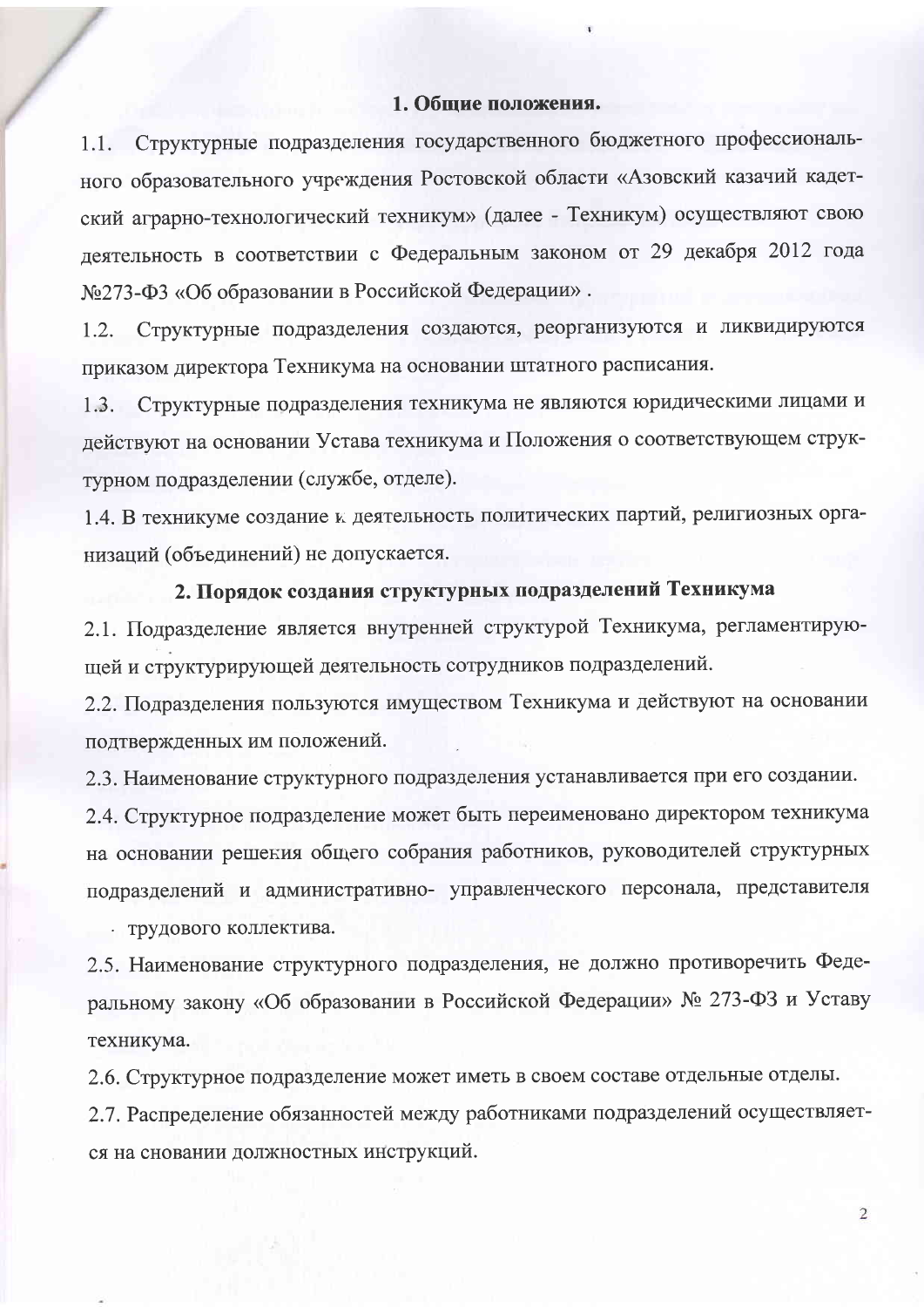2.8. Штатную численность и структуру подразделений определяет и утверждает директор Техникума, исходя из конкретных условий и особенностей деятельности.

### 3. Структура и управление структурными подразделениями

3.1. Непосредственное руководство и управление структурными подразделениями осуществляет директор Техникума (или его заместители в рамках своих полномочий), который:

- издает приказ о назначении руководителя структурного подразделения;

- утверждает штаты структурных подразделений;

- обеспечивает закрепление аудиторий, учебных кабинетов и т.д.;

- совершает иные действия согласно Уставу Техникума.

3.2. В соответствии со структурой и направлениями деятельности техникума формируются следующие структурные подразделения:

- «Административно-управленческая часть»;

- «Учебно-методическая часть»;

- «Учебно-производственная часть»;

- «Учебно-воспитательная часть»;

- «Бухгалтерия»;

- «Административно-хозяйственная часть».

3.3. В состав структурного подразделения «Административно- управленческая часть» включены работники категории:

- директор;

- главный бухгалтер;

- заместитель директора по учебно-производственной работе;

- заместитель директора по учебной работе;

- заместитель директор по учебно-воспитательной работе;

- заместитель директора по административно-хозяйственной части;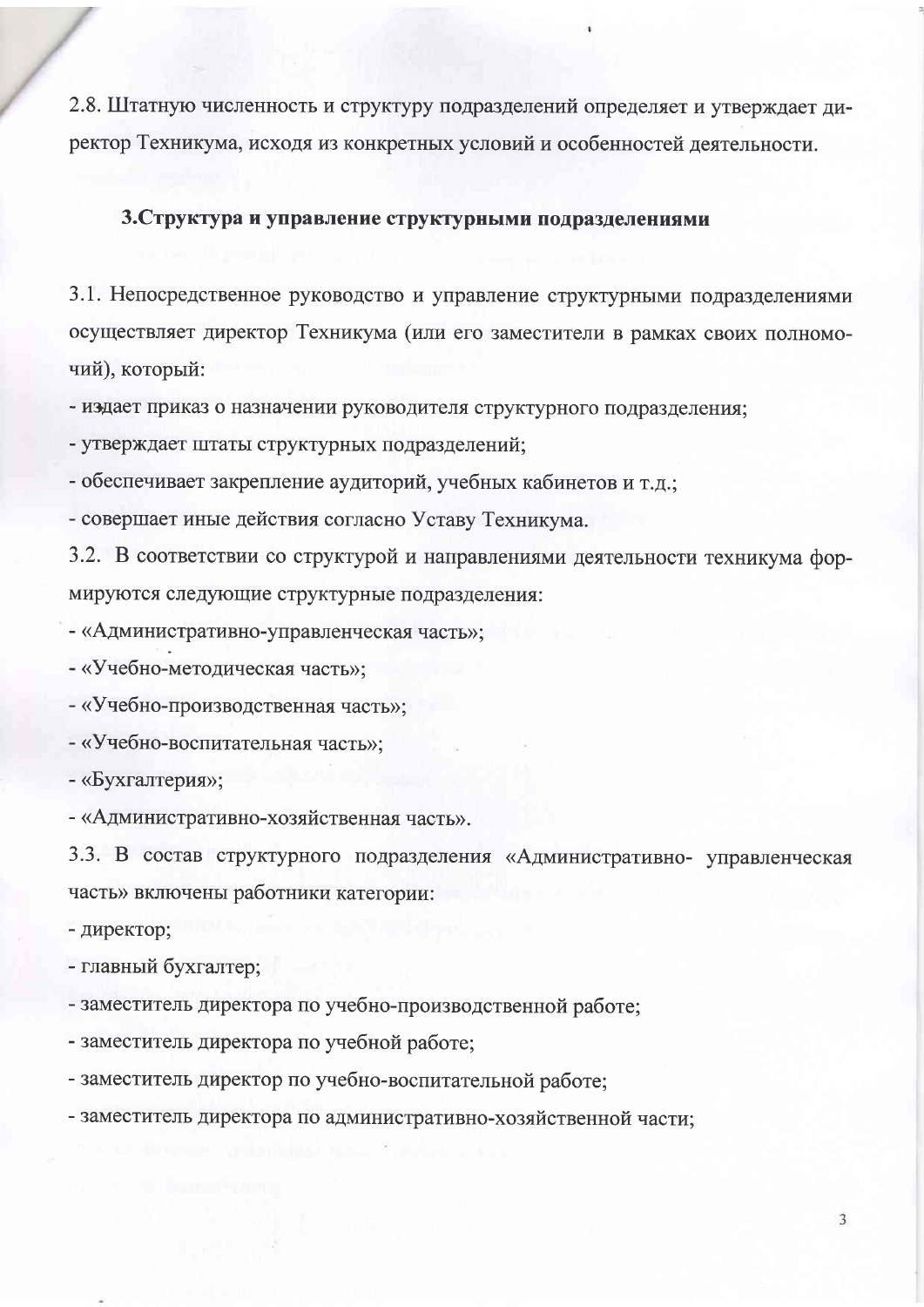3.4. Непосредственное руководство за деятельностью структурного подразделения «Учебно-методическая часть» техникума осуществляет заместитель директора по учебной работе.

3.5. Учебно-методическая часть координирует все направления учебной теоретической работы. В учебно-методическую часть входят следующие специалисты:

- методисты;

- педагогические работники;

-методические комиссии, объединяющие педагогических работников (преподавателей и мастеров производственного обучения);

- заведующий библиотекой;

- секретарь учебной части;

3.6. Непосредственное руководство за деятельностью структурного подразделения «Учебно-производственная часть» техникума осуществляет заместитель директора по учебно-производственной работе.

3.7. Учебно-производственная часть координирует все направления учебной и производственной практики, итоговую аттестацию, связи с работодателями, хозрасчётную деятельность Техникума. В учебно-производственную часть входят:

- старший мастер;

- мастера производственного обучения;

- механик;

- делопроизводитель.

3.8. Непосредственное руководство за деятельностью структурного подразделения «Учебно-воспитательная часть» Техникума осуществляет заместитель директора по учебно-воспитательной работе.

3.9. Учебно-воспитательная часть координирует всю воспитательную работу в Техникуме. В воспитательную службу входят:

- социальный педагог;

- педагог-психолог;

- преподаватели дополнительного образования;

- офицеры-воспитатели;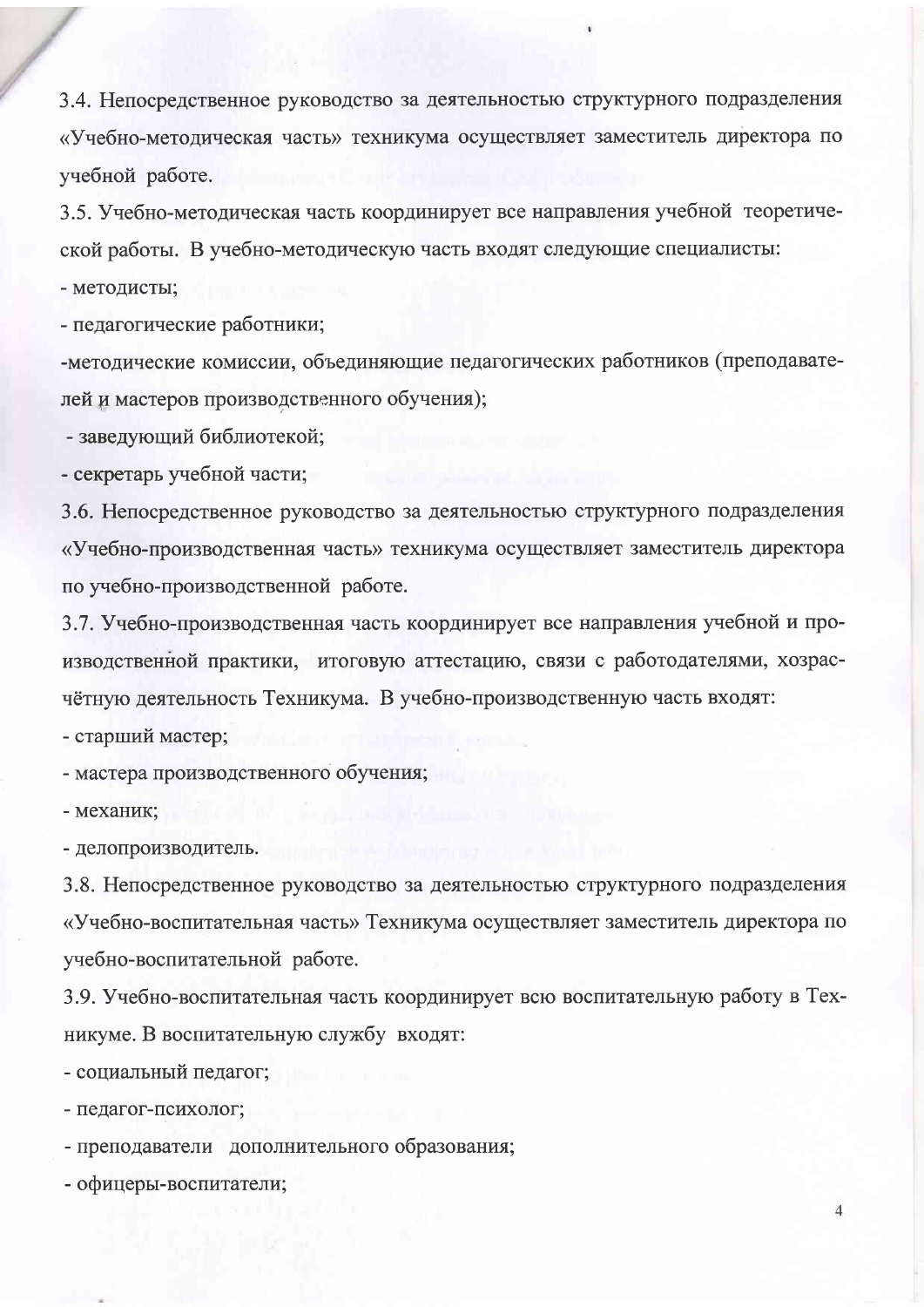- комендант общежития;

- дежурные по общежитию;

- объединения обучающихся (Совет студентов, Совет общежития и добровольная дружина и др.);

- органы общественного управления (Совет по профилактике правонарушений среди студентов; Совет родителей).

#### Цели и задачи структурных подразделений Техникума  $\overline{4}$ .

4.1. Основной целью структурных подразделений является:

- создание условий для успешной организации образовательного процесса Техникума и подготовки квалифицированных рабочих, служащих; -

- удовлетворение потребностей личности в интеллектуальном, культурном и нравственном развитии посредством получения среднего профессионального образования;

- удовлетворение потребностей общества в квалифицированных рабочих, служащих со средним профессиональным образованием;

- формирование у студентов гражданской позиции и трудолюбия, развитие ответственности, самостоятельности и творческой активности;

- сохранение и приумножение нравственных и культурных ценностей общества.

4.2. На структурные подразделения возлагаются следующие задачи:

- организационно-методическое руководство и контроль деятельности Техникума;

- подготовка и представление руководству информационно-аналитических материалов о состоянии и перспективах развития и обеспечения деятельности подразделений:

- совершенствование и внедрение новых методов организации работы, в том числе на основе использования современных информационных технологий;

- повышение уровня профессиональных компетенций сотрудников Техникума;

- решение иных задач в соответствии с целями деятельности Техникума.

5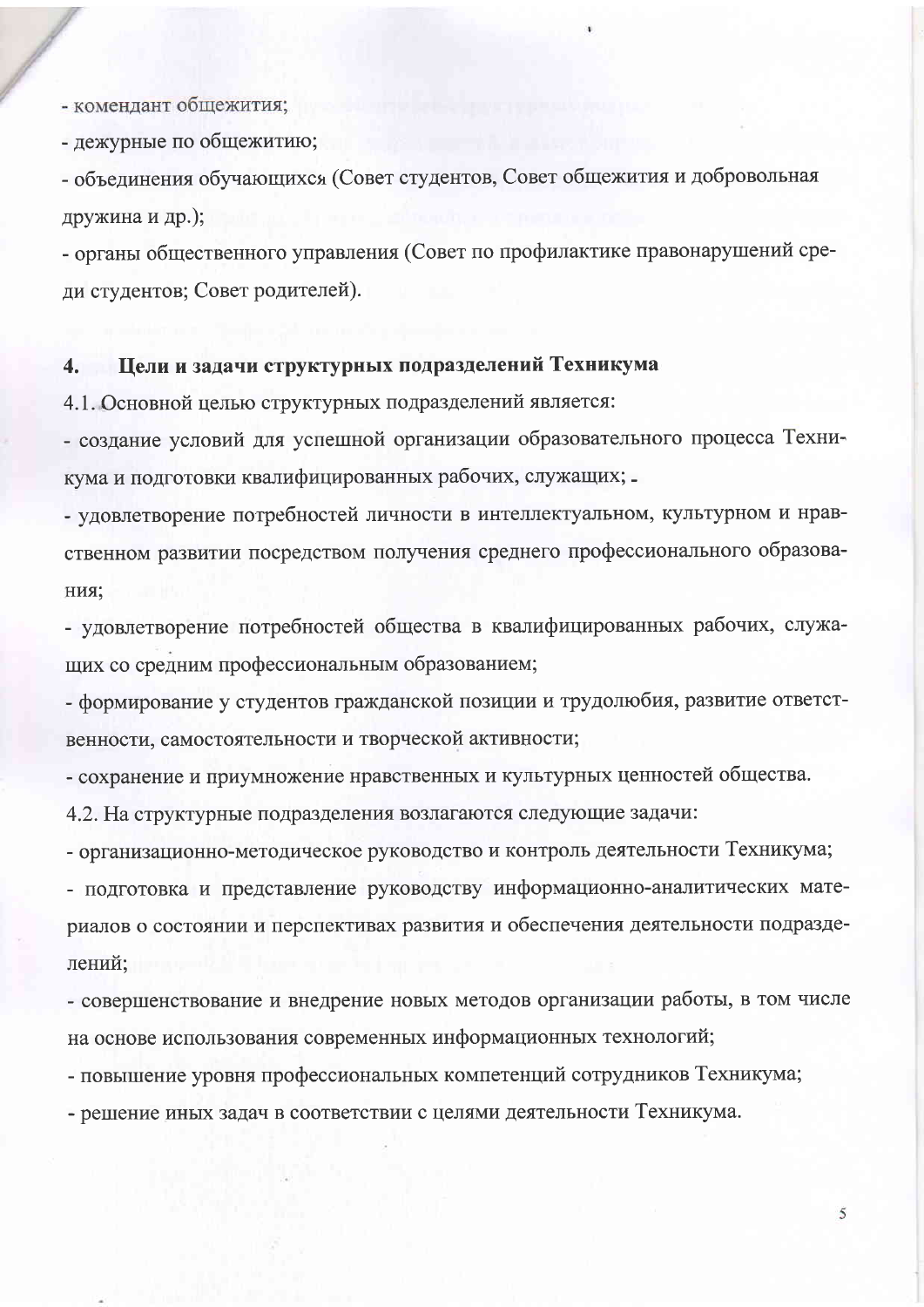## 5. Функции руководителей структурных подразделений

5.1. Руководители структурных подразделений, владеют определенным комплексом знаний об организации работы с документами, в первую очередь по вопросам, которые непосредственно связаны с процедурой принятия решений и их исполнениe<sub>M</sub>.

5.2. Проводят анализ качественных показателей результатов и эффективности работы, изменения профессионально-квалификационного и должностного состава работников, рост производительности труда, заработной платы и т.д. и разрабатывают на основе результатов анализа предложений по повышению качества подготовки специалистов.

5.3. Планируют подготовку, переподготовку и повышение квалификации работников на основе:

- анализа общей потребности Техникума в кадрах определенного уровня и профиля подготовки;

- заявок структурных подразделений;

- результатов аттестации.

#### 6. Права структурных подразделений

6.1 Для реализации основных целей и задач структурные подразделения имеют право:

- требовать и получать от работников Техникума необходимые для работы подразделения материалы;

- вести переписку по вопросам, входящим в их компетенцию;

- представительствовать в установленном порядке от имени Техникума по вопросам, относящимся к компетенции подразделения во взаимоотношениях с государственными и муниципальными органами, а также другими предприятиями, организациями, учреждениями;

- проводить и участвовать в совещаниях по вопросам, входящих в компетенцию подразделения;

6